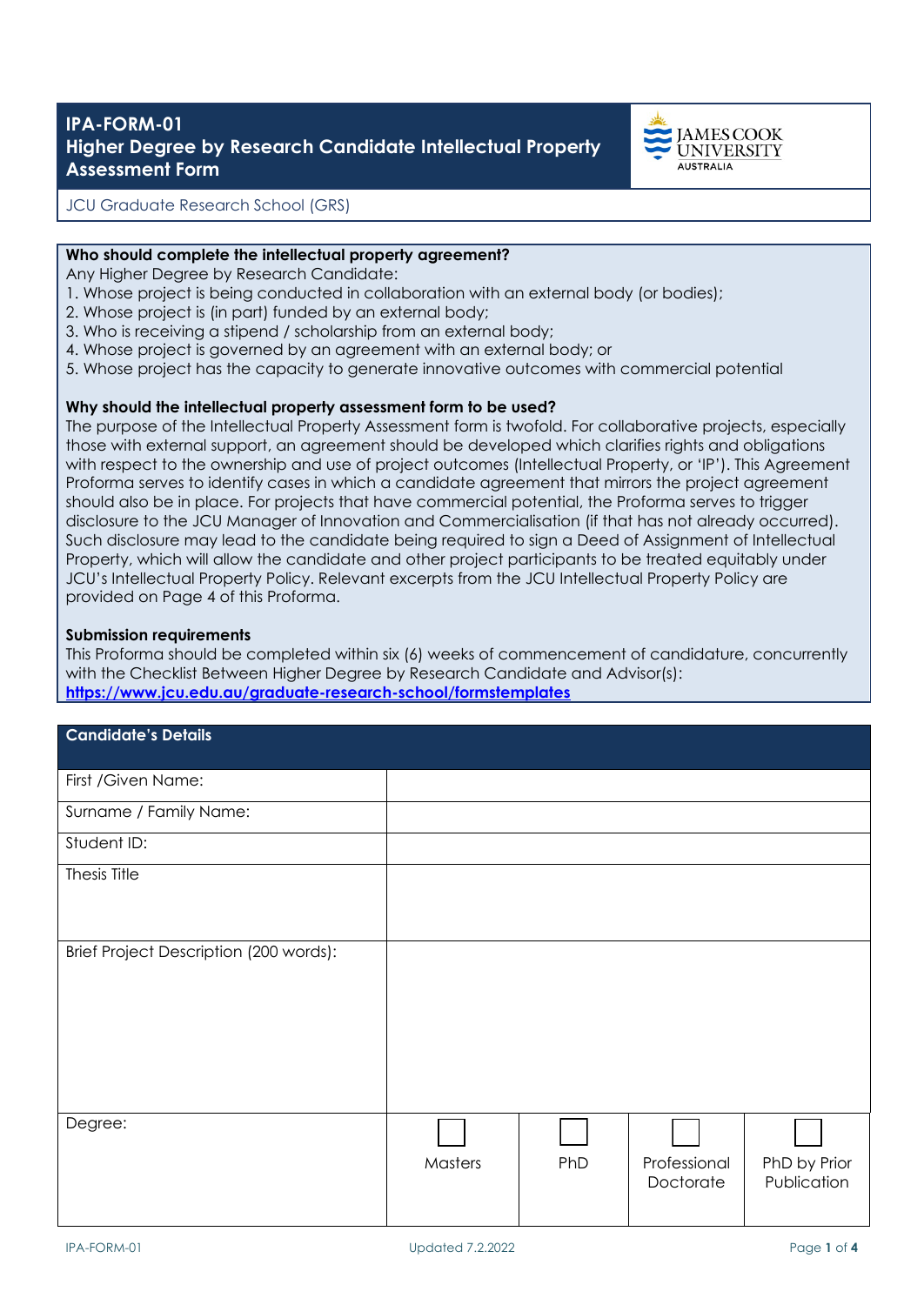| <b>Advisory Panel</b>                                                                                                                                                              |                                                                                                                     |  |  |  |  |
|------------------------------------------------------------------------------------------------------------------------------------------------------------------------------------|---------------------------------------------------------------------------------------------------------------------|--|--|--|--|
| Primary Advisor                                                                                                                                                                    | Secondary Advisor                                                                                                   |  |  |  |  |
| Name:                                                                                                                                                                              | Name:                                                                                                               |  |  |  |  |
| <b>Additional Secondary Advisor</b>                                                                                                                                                | <b>Additional Secondary Advisor</b>                                                                                 |  |  |  |  |
| Name:                                                                                                                                                                              | Name:                                                                                                               |  |  |  |  |
| Advisor mentor                                                                                                                                                                     | <b>External Advisor</b>                                                                                             |  |  |  |  |
| Name:                                                                                                                                                                              | Name:                                                                                                               |  |  |  |  |
| Complete section A or section B, or both (as relevant)                                                                                                                             |                                                                                                                     |  |  |  |  |
| Section A - projects with possible external constraints                                                                                                                            |                                                                                                                     |  |  |  |  |
| a) Is the project being conducted in collaboration<br>with a body or bodies external to JCU? If so,<br>please identify body/bodies:                                                | Yes<br><b>No</b>                                                                                                    |  |  |  |  |
| by the<br>b)<br>$ s -$<br>the<br>project funded<br>body/bodies?                                                                                                                    | external<br>Yes<br><b>No</b>                                                                                        |  |  |  |  |
| c) Does the candidate have an externally provided<br>stipend or scholarship, other than an APA or IPRS?                                                                            | Yes<br><b>No</b>                                                                                                    |  |  |  |  |
| Does the project fall within the scope of a wider<br>d)<br>research venture?                                                                                                       | Yes<br>No                                                                                                           |  |  |  |  |
| Please select one:                                                                                                                                                                 |                                                                                                                     |  |  |  |  |
| AIMS@JCU                                                                                                                                                                           |                                                                                                                     |  |  |  |  |
| CSIRO/JCU Tropical Landscapes Joint Venture                                                                                                                                        |                                                                                                                     |  |  |  |  |
| Queensland Tropical Health Alliance                                                                                                                                                |                                                                                                                     |  |  |  |  |
| Cooperative Research Centre<br>(please identify which CRC):                                                                                                                        |                                                                                                                     |  |  |  |  |
| Other entity (please identify):                                                                                                                                                    |                                                                                                                     |  |  |  |  |
| If you have answered 'Yes' to any of items (a)-(d) please complete the below                                                                                                       |                                                                                                                     |  |  |  |  |
| Is there any constraint on the candidate's ownership and use of project<br>i.<br>results?                                                                                          |                                                                                                                     |  |  |  |  |
| If 'Yes', is there a project agreement that clearly sets out the constraints?<br>ii.                                                                                               |                                                                                                                     |  |  |  |  |
| If 'Yes', has JCU Research Services explained the terms of the agreement?<br>iii.                                                                                                  |                                                                                                                     |  |  |  |  |
| Has the candidate been briefed on the reporting requirements of the<br>iv.<br>external body / bodies) and the consequences of not meeting them?                                    |                                                                                                                     |  |  |  |  |
| If 'Yes', has the candidate signed an agreement that mirrors its terms?<br>V.                                                                                                      |                                                                                                                     |  |  |  |  |
| If you have answered 'No' to any of items (ii)-(iv) above, or if there is any doubt as to the correct answer to item<br>$(i)$ :                                                    |                                                                                                                     |  |  |  |  |
| JCUA - Candidate and advisor(s) must make an appointment with Research Services (Manager/Associate<br>Innovation & Commercialisation - jouconnect@jou.edu.au, as soon as possible. |                                                                                                                     |  |  |  |  |
| JCUS - Candidate and advisor(s) Should contact the Singapore Legal Office (c/o Research Support<br>researchsupport-singapore@jcu.edu.au ) as soon as possible.                     |                                                                                                                     |  |  |  |  |
| submitting it to the Graduate Research School.                                                                                                                                     | If the answer to item (iii) above is 'Yes', please attach a copy of the candidate agreement to this Proforma before |  |  |  |  |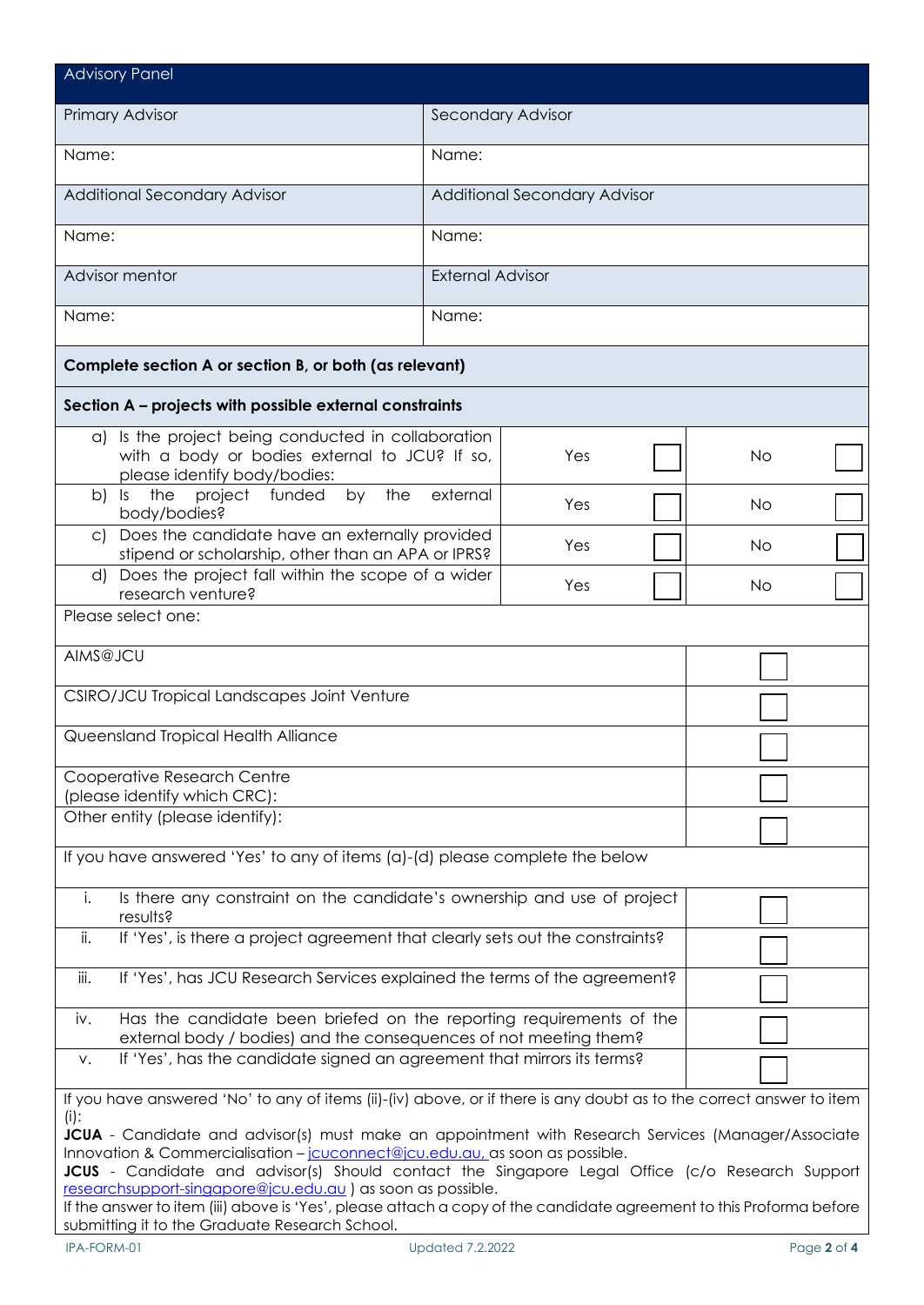| Section B - projects with commercial potential                                                                                                                                                                                                                                |            |           |  |  |  |
|-------------------------------------------------------------------------------------------------------------------------------------------------------------------------------------------------------------------------------------------------------------------------------|------------|-----------|--|--|--|
|                                                                                                                                                                                                                                                                               |            |           |  |  |  |
| Briefly outline the commercial potential of the project (200 words):                                                                                                                                                                                                          |            |           |  |  |  |
| Has the project been disclosed to the JCU Research                                                                                                                                                                                                                            |            |           |  |  |  |
| Service Office?                                                                                                                                                                                                                                                               | Yes        | <b>No</b> |  |  |  |
| If the project has some commercial potential however the answer to the above question is 'No', the<br>candidate and advisory panel must make an appointment with Research Services (Manager/Associate<br>Innovation & Commercialisation - ic@jcu.edu.au) as soon as possible. |            |           |  |  |  |
|                                                                                                                                                                                                                                                                               |            |           |  |  |  |
| <b>Approvals</b>                                                                                                                                                                                                                                                              |            |           |  |  |  |
| By signing this Proforma the candidate and advisors attest to the above information being correct and<br>entire.                                                                                                                                                              |            |           |  |  |  |
| <b>Candidate</b>                                                                                                                                                                                                                                                              |            |           |  |  |  |
| Name:                                                                                                                                                                                                                                                                         | Signature: | Date:     |  |  |  |
| <b>Primary Advisor</b>                                                                                                                                                                                                                                                        |            |           |  |  |  |
| Name:                                                                                                                                                                                                                                                                         | Signature: | Date:     |  |  |  |
| Secondary                                                                                                                                                                                                                                                                     |            |           |  |  |  |

| Name:                                                                                                                                                                                                                                                                                                                                                                                                                                | Signature: | Date: |  |  |  |
|--------------------------------------------------------------------------------------------------------------------------------------------------------------------------------------------------------------------------------------------------------------------------------------------------------------------------------------------------------------------------------------------------------------------------------------|------------|-------|--|--|--|
| Additional Advisors including Advisor Mentor if relevant                                                                                                                                                                                                                                                                                                                                                                             |            |       |  |  |  |
| Name:                                                                                                                                                                                                                                                                                                                                                                                                                                | Signature: | Date: |  |  |  |
| Name:                                                                                                                                                                                                                                                                                                                                                                                                                                | Signature: | Date: |  |  |  |
| Name:                                                                                                                                                                                                                                                                                                                                                                                                                                | Signature: | Date: |  |  |  |
| Please forward this completed form to the Graduate Research School (grs@jcu.edu.au) together with the<br>completed 'Checklist Between Higher Degree by Research Candidate and Advisor' form.<br>If you have any issues in completing this form please consult the Associate Dean, Research Education<br>(ADRE) in your college. A list of the ADRE's can be found here: https://www.jcu.edu.au/graduate-<br>research-school/contacts |            |       |  |  |  |